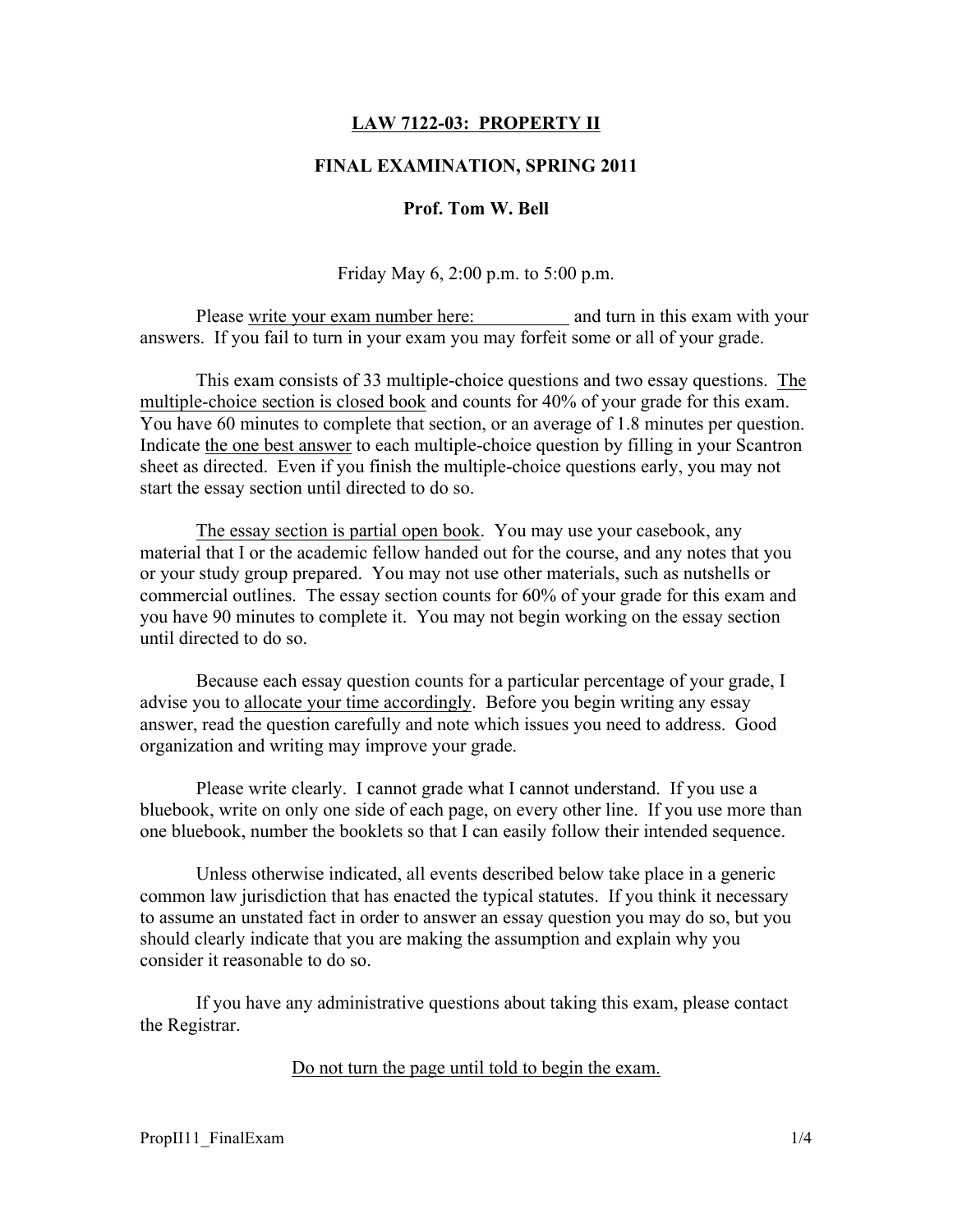Please write your exam number here: and turn in this exam with your answers. If you fail to turn in your exam you may forfeit some or all of your grade.

# Multiple Choice Questions

40% of exam's total grade (maximum time: 60 minutes, or 1.8 minutes/question)

[redacted]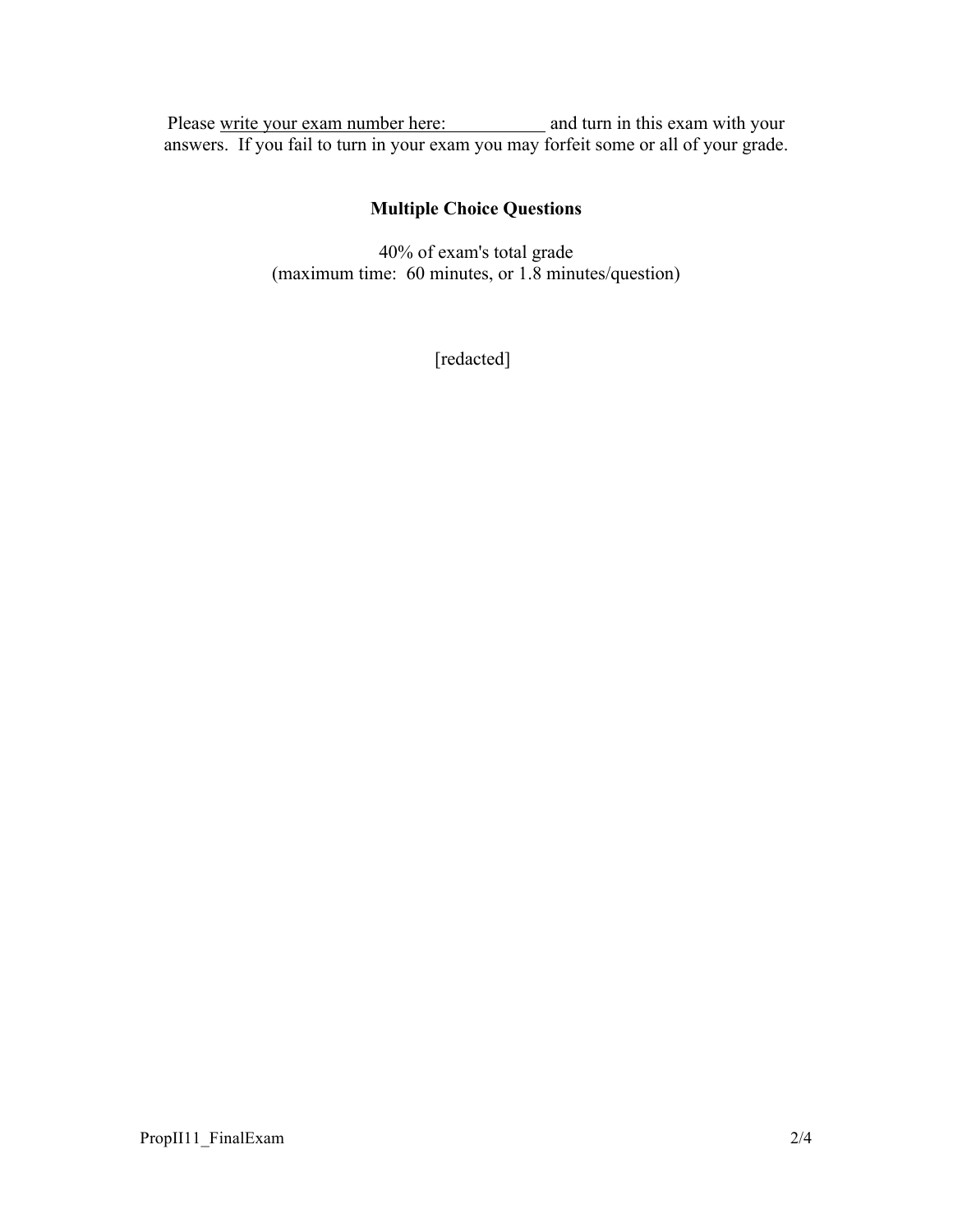Please write your exam number here: and turn in this exam with your answers. If you fail to turn in your exam you may forfeit some or all of your grade.

#### Essay Question 1

35% of exam's total grade (suggested time: about 50 minutes)

Farmer and Rancher owned adjoining parcels of property. Farmer's property was served by a paved road whereas Rancher's was served by only a rutted dirt one. Once a year, Rancher needed to load his cattle onto a tractor-trailer truck to take them to market. Such trucks could not travel the road to Rancher's land, so Farmer allowed Rancher to drive his cattle across Farmer's land to a gate opening onto the paved road. With Farmer's permission, Rancher built and maintained a cattle chute on Farmer's land so that the cattle could be herded up and into the waiting tractor-trailer.

The two neighbors enjoyed this amicable arrangement for 5 years before Farmer decided to sell his land. Farmer promised Rancher that he would get the buyer of his farm to agree to continue to allow Rancher to cross his fields and use the cattle chute. Farmer hired Broker to sell his farm and directed her to tell prospective buyers about his understanding with Rancher. Broker did not tell buyers about the neighbors' understanding, however, because she reasoned that Rancher had no legal rights and feared the news might reduce the sales price (and, thus, her commission). She arranged a sale to Country, who purchased the land under a general warranty deed without knowing of the arrangement between Farmer and Rancher.

Soon after Country moved in, Rancher introduced himself and said that he looked forward to continuing to cross his neighbor's land to use the cattle chute. Country replied that she had no knowledge of the arrangement and denied Rancher the right to enter her property. When it came time to ship his cattle to market, Rancher disregarded Country's objections and did exactly as he had always done with Farmer's permission. Country protested and hung "No Trespassing!" signs on her fences and the cattle chute. That made no difference to Rancher, however, who repeated his performance the following year.

After five years of repeatedly objecting in vain to Rancher's annual transit of her land, Country sold her property to Urbane under a general warranty deed. Urbane purchased title insurance from Insureco and recorded her interest. Soon after Urbane moved in, she and Rancher fell into exactly the same sort of conflict that Country and Rancher had had. Urbane brought suit to enjoin Rancher's entry on her property.

Note: The prescriptive period in this jurisdiction is four years; a race-notice recording statute applies; and that Rancher recorded no interests pertaining to the land originally owned by Farmer. Analyze the rights and remedies of the parties under property law.